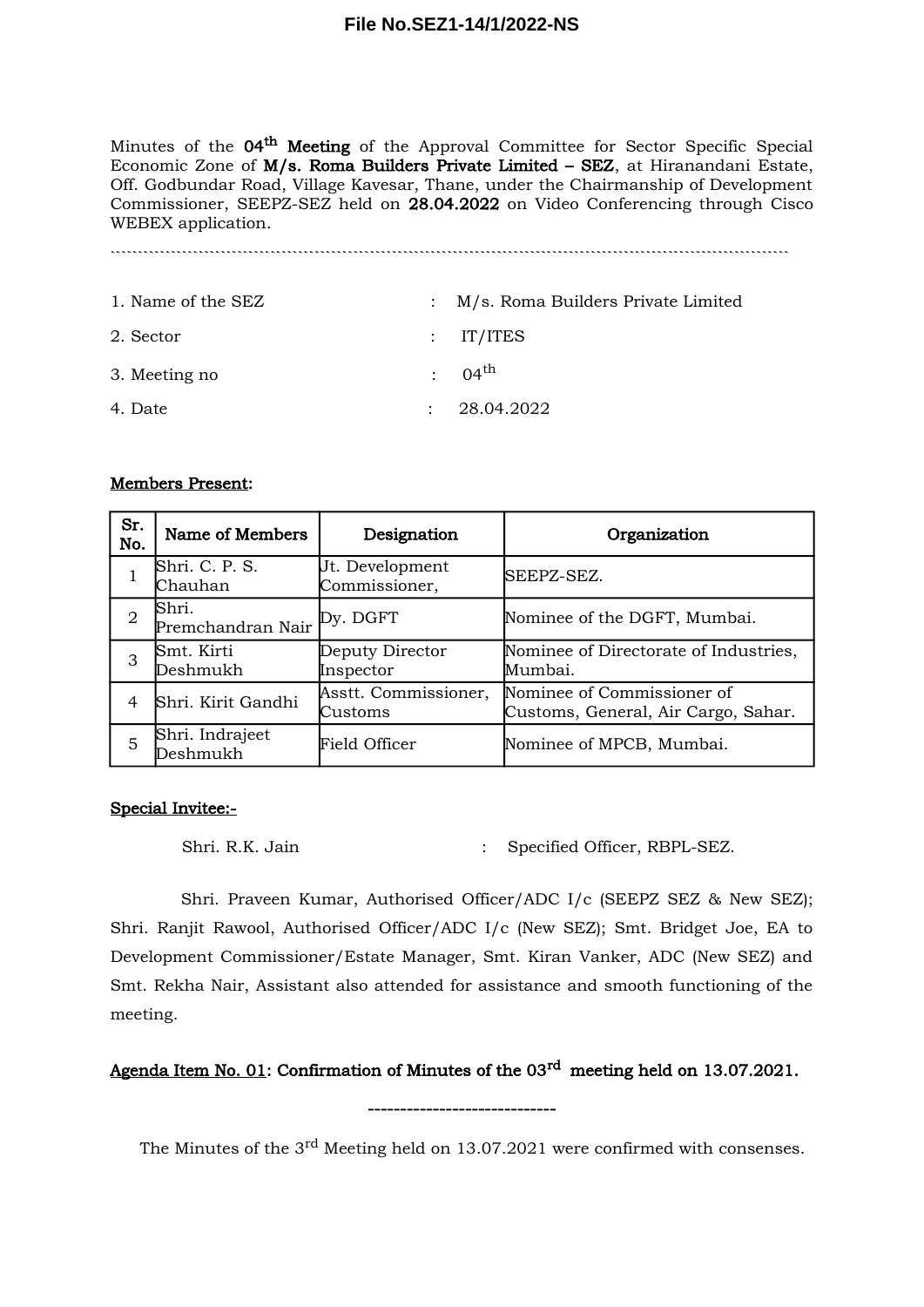#### Agenda Item No. 02: Application extension of validity for submission of registered lease deed of M/s. TATA Consultancy Services Limited located at RBPL-SEZ.

The unit requested for approval w.r.t. extension of validity for submission of registered lease deed and stated that they are not able to submit the registered lease deed due to delay in adjudication process for stamp duty exemption with Sub-Registrar office.

Decision: After deliberation, the Committee approved the proposal and extended the period for six months i.e. upto 31.10.2022 and directed the Unit to submit the registered lease deed within that period.

Meeting ended with the vote of thanks to the Chair.

Signed by Shri. Shyam Jagannathan Date: 09-05-2022 07:25:30 Renearberson-cum-Development Commissioner